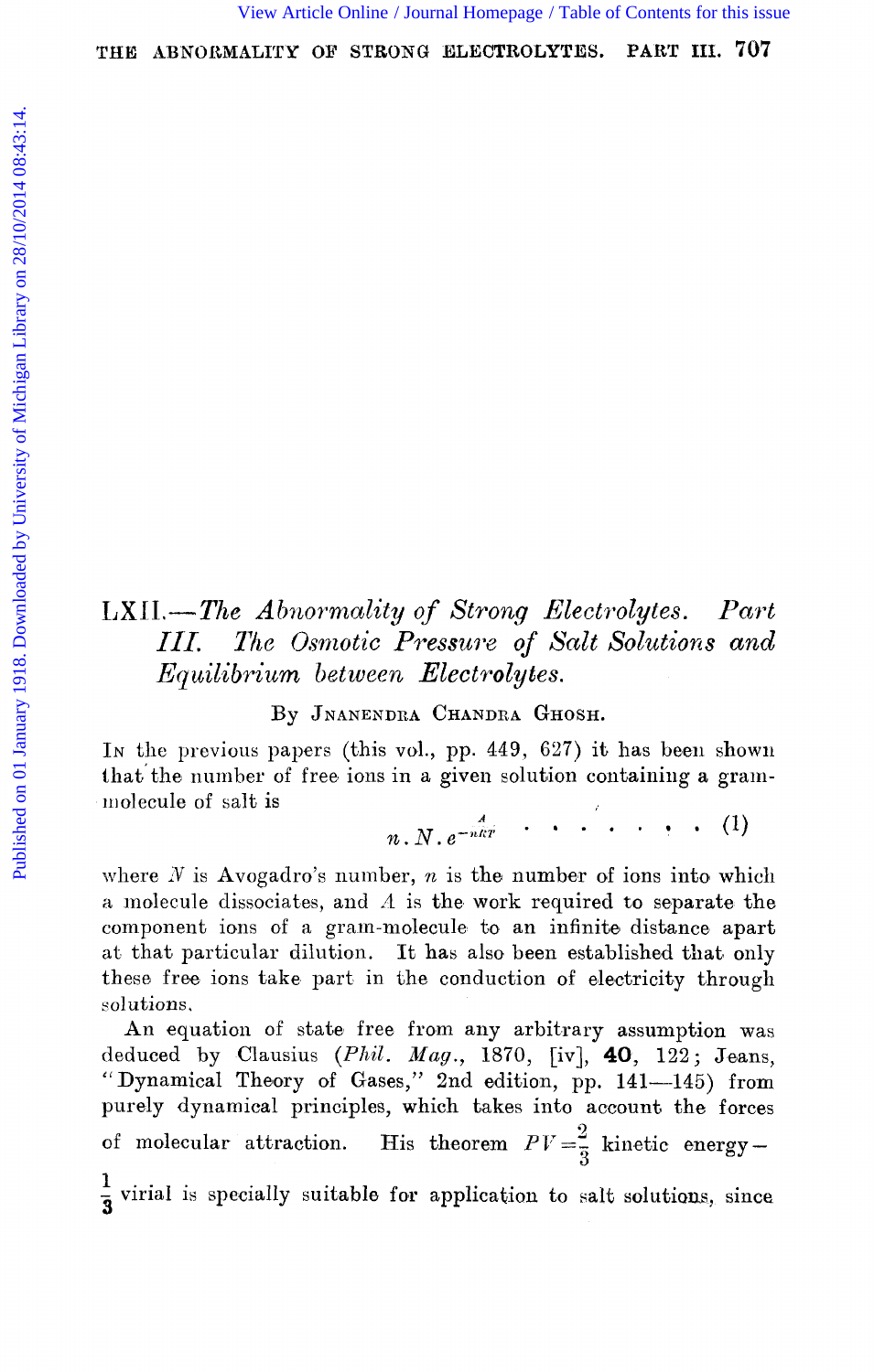the work necessary to overcome the forces of electrical attraction in this case can be easily calculated. Milner *(Phil. Mag.,* 1912, [vi], **23,** 551; **1913,** 25, **747)** has already developed a method for calculating the virial of solutions **of** univalent binary electrolytes, and has shown that the Clausius theorem agrees well with experimental results. No relation between the activity coefficient  $\frac{\mu_v}{\mu_v}$  $P\alpha$ and the osmotic pressure of salt solutions has, however, yet been established on the basis of complete ionisation at all dilutions. We have seen that the molecular conductivity is proportional to the number of free ions,  $n \cdot N \cdot e^{-\frac{A}{nRT}}$ . Since at infinite dilution  $A = 0$ , 708 CHOSE THE ABYONMALITY OF<br>
the work necessary to overcome the forces of electrical attraction<br>
in this case can be easily calculated. Milner (Phil. Mag., 1912,<br>
[vi], 28, 561; 1913, 26, 747) has already developed a met

$$
\frac{\mu_v}{\mu_\infty} = e^{-\frac{A}{nRT}}
$$

or

$$
A=nRT\log_e\frac{\mu_{\mathcal{C}}}{\mu_v}\cdot\cdot\cdot\cdot\cdot\cdot\cdot\cdot(2)
$$

which holds good for all types of salt solutions. is the virial, and PV thus becomes equal to Here *A,* of course,

$$
nRT - \frac{1}{3}nRT \log_e \frac{\mu_{\infty}}{\mu_v},
$$
  
= 
$$
nRT \Big\{ 1 - \frac{1}{3} \log_e \frac{1}{a} \Big\},
$$

$$
i = n \cdot \left\{1 - \frac{1}{3} \log_e \frac{1}{a}\right\} \quad \cdots \quad \cdots \quad \cdots \quad \cdots \quad (3)
$$

According to Arrhenius, on the view that in a solution we have **an** equilibrium between ions and undissociated molecules,

$$
i = 1 + (n-1)\alpha \cdots \cdots \cdots \cdots (4)
$$

At infinite dilution, equations **(3)** and **(4)** lead to the same limiting value of  $i=n$ . At other dilutions, the two equations give different results. In this paper it is proposed *to* examine which of these equations agrees best with actual observations.

*Determination of a for Univalent Binary Electrolytes at Various Dilutims.* 

It has already been shown that the variation of activity-coefficient with dilutioa for univalent' binary electrolytes is given **by** the equation

$$
\frac{N \cdot E^2 \cdot \sqrt[3]{2N}}{D \cdot \sqrt[3]{V}} = 2RT \log_e \frac{\mu_{\infty}}{\mu_v} = 2RT \log_e \frac{1}{a}.
$$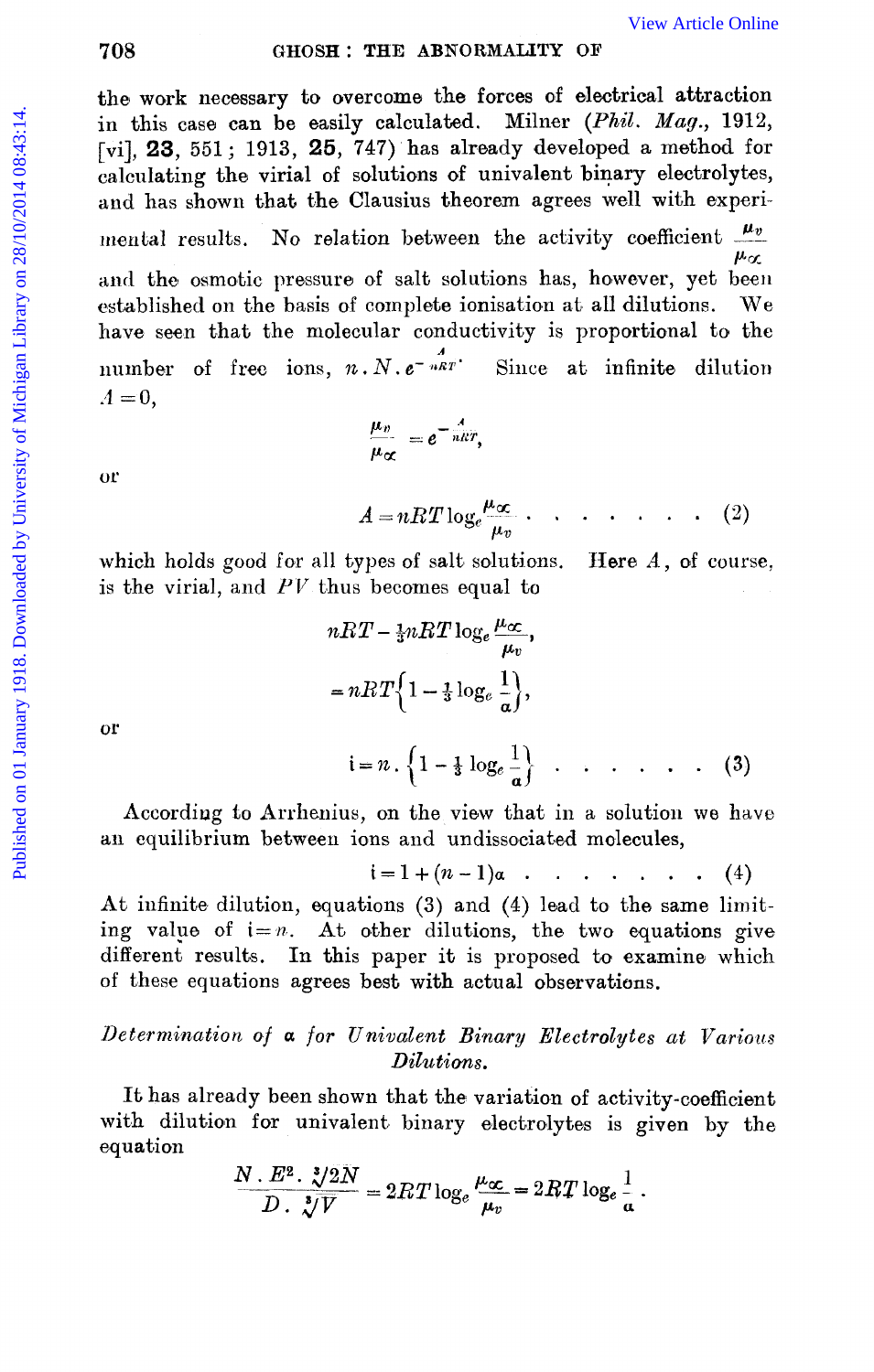The agreement with the observed values is quite satisfactory for dilutions of 10 litres and upwards (Part I). This coincidence becomes, however, less perfect as the concentration increases. This is certainly due to the fact, suggested by Washburn  $(J. Amer.$ Chem. Soc., 1911, 33, 1464), and later emphasised by Noyes and Falk (ibid., 1912, 34, 458), that the ratio  $\frac{\mu_v}{\mu_v}$  is not a true measure  $\mu_{\alpha}$ of the activity-coefficient. A correction for change in ionic mobility, due to the change in the viscosity of solutions with dilution, is necessary; the ratio  $\frac{\mu_v \eta_v}{\mu_v}$ , furnishes a much closer  $\mu_{\alpha}$   $\eta_{\alpha}$ approximation to the true values of the activity-coefficient than the  $\frac{\mu_v}{\sigma}$ . Taking into account this correction for viscosity, the ratio  $\mu_{\alpha}$ equation for univalent binary electrolytes becomes

$$
A = \frac{N \cdot B^2 \cdot \sqrt[3]{2N}}{D \cdot \sqrt[3]{V}} = 2RT \log_e \frac{\mu_{\alpha} \eta_{\alpha}}{\mu_{\nu} \eta_{\nu}} = 2RT \log_e \frac{1}{a}. \quad . \quad (5)
$$

From table I it will be evident that, with this modification, the above equation can be very well applied to concentrations up to 0.5N. In the table, the values of  $\mu_v$  and  $\eta_v$  have been taken from the paper of Noyes and Falk (loc. cit.). The striking regularity brought to notice by these investigators, that salts of analogous constitution have the same activity-coefficient at the same dilution, is, of course, a necessary deduction of the above equation. Above  $0.5N$ , the volume actually occupied by the solute molecules is not negligible.

> TABLE I.  $T = 18^{\circ}$ .

Calc.

|                   | Extra-<br>polation<br>value of   | value of<br>$\mu_{\infty}$ $\eta_{\infty}$<br>from |                                                                                     |                    |                        |                    |                    |
|-------------------|----------------------------------|----------------------------------------------------|-------------------------------------------------------------------------------------|--------------------|------------------------|--------------------|--------------------|
| Salt.             | $\mu_{\infty}$ $\eta_{\infty}$ . | $\mu_{10}\eta_{10}$ .                              |                                                                                     | $v = 2$ .          | 5.                     | 10.                | 20.                |
| <b>NaCl</b><br>1. | 108.9                            | $109 - 8$                                          | $\begin{cases} \mu_v \eta_v \text{ calc.} \\ \mu_v \eta_v \text{ obs.} \end{cases}$ | $82-3$<br>84.2     | $88 - 8$<br>$89 - 1$   | 92.7<br>92.7       | $96 - 1$<br>$96-1$ |
| 2. KCl            | $130 - 0$                        | 132.5                                              | $\mu_v \eta_v$ cale.<br>$\mu_v \eta_v$ obs.                                         | 99.2<br>$101-3$    | $107 - 0$<br>$107 - 5$ | 111.8<br>111.8     | 115.8<br>$115-6$   |
| 3. LiCl           | 98.8                             | 99.0                                               | $\int \mu_v \eta_v$ calc.<br>$\mu_v \eta_v$ obs.                                    | 74.2<br>75.5       | $80-0$<br>$80 - 2$     | $83 - 6$<br>$83-6$ | $86 - 7$<br>$86-6$ |
| 4. KBr            | 132.2                            | $134 - 5$                                          | $\int \mu_v \eta_v$ calc.<br>$\mu_v \eta_v$ obs.                                    | $101-0$<br>$101-3$ | $108-6$<br>109.1       | 113.5<br>113.5     | $117 - 6$<br>117.4 |
| 5. KI             | $131-2$                          | 133.8                                              | $\begin{cases} \mu_v \eta_v \text{ calc.} \\ \mu_v \eta_v \text{ obs.} \end{cases}$ | $100-1$<br>101.4   |                        | 112.9<br>112.9     | 116.9<br>$116 - 7$ |

It will be observed that the difference between the calculated value of  $\mu_{\alpha}$  and the extrapolation value, obtained by means of empirical equations, is within 2 per cent.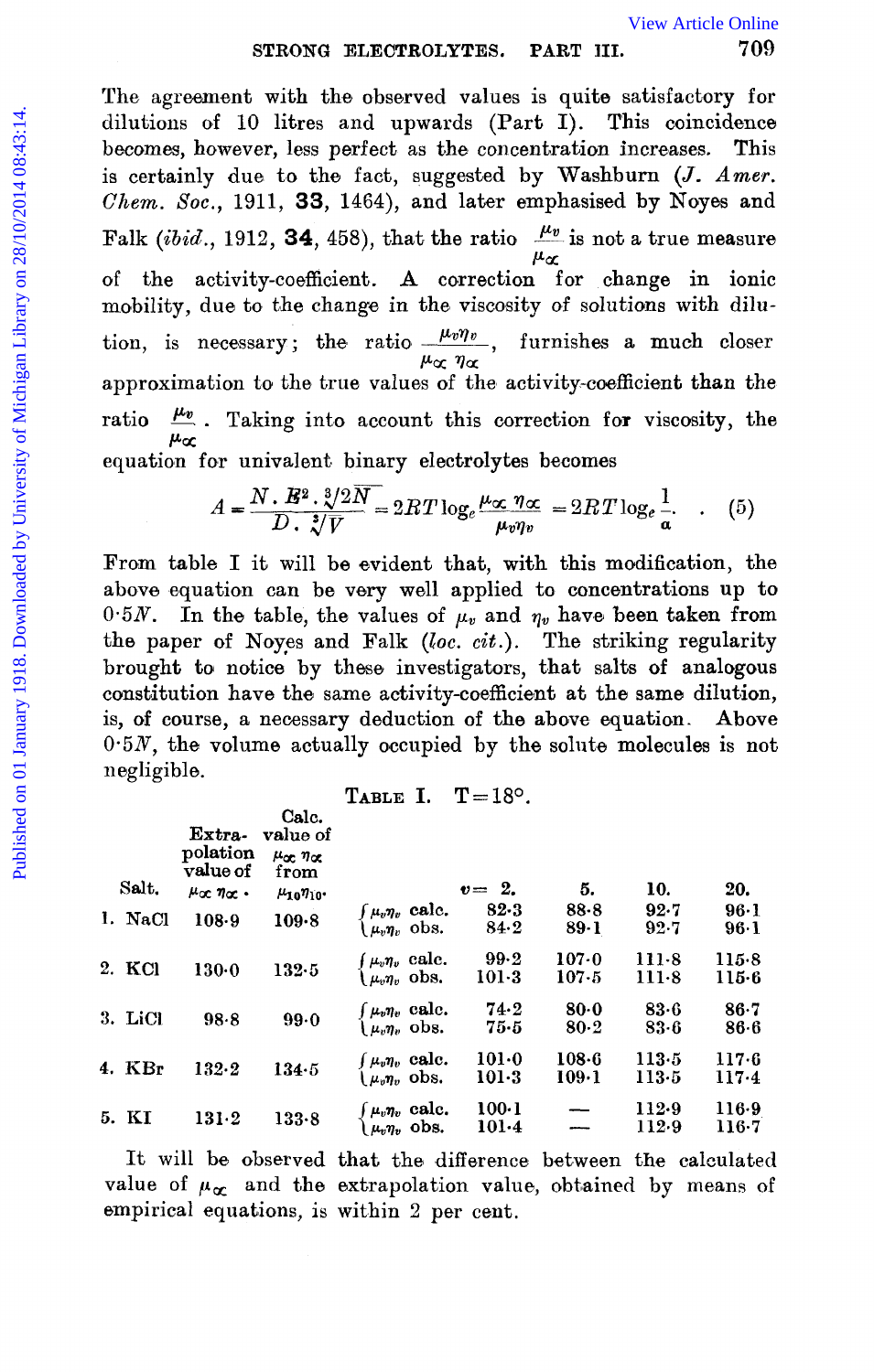#### TABLE II.

100.  $V = 2$ . 5. 10. 20. 50. Theoretical value of a for all univalent binary electrolytes accord- $92.4$ ing to equation 5. Per cent.......  $74.8$  $80.8$  $84.4$  $87.5$ 90.6

Variation of a with Dilution for Ternary Electrolytes.

For ternary electrolytes, the variation of activity-coefficient with dilution is very satisfactorily represented by the equation

$$
\frac{6N}{D}\cdot\frac{E^2\cdot\sqrt[3]{2N}}{\sqrt{3\cdot\sqrt[3]{V}}} = 3RT\log_e\frac{\mu_{\infty}}{\mu_v} = 3RT\log_e\frac{1}{\alpha}.
$$

In table III, the percentage values of  $\alpha$ , calculated from the above equation for various dilutions, are given.

#### TABLE III.

| $v = 10$ . | 20.  | 40.  | 50.  | 100  |
|------------|------|------|------|------|
| $a = 67.8$ | 73.5 | 78.3 | 79.7 | 84.0 |

## Determination of the Value of i for Univalent Binary Electrolytes.

The method of determining i with sufficient exactness is based on observations on the lowering of the freezing point of salt solutions. Attempts were made to determine i from the diminution of the vapour pressure of solutions (compare Menzies, Zeitsch.  $physikal.$  Chem., 1911, 76, 231), but until the recent work of Lovelace, Frazer, and Miller (J. Amer. Chem. Soc., 1916, 38, 515) the methods were not sufficiently accurate. These investigators have succeeded in improving the technique of the method to such an extent that the temperature of the bath can be kept constant within 0.001° for more than twelve hours, and a pressure of 0.0001 mm. can be exactly measured. The results obtained by them are rather peculiar, inasmuch as the molecular lowering of the vapour pressure of a solution of potassium chloride remains constant as the concentration changes from  $2N$  to  $0.2N$ . Any opinion on these results must at present be suspended, as the work is still in progress.

The method based on the lowering of the freezing point has been well investigated, and all the observations, with the exception of those of Ponsot  $(Ann. Chim. Phys., 1897, [vii], 10, 79; 1899, ...)$ 16, 162), go to show that i continually increases until the limiting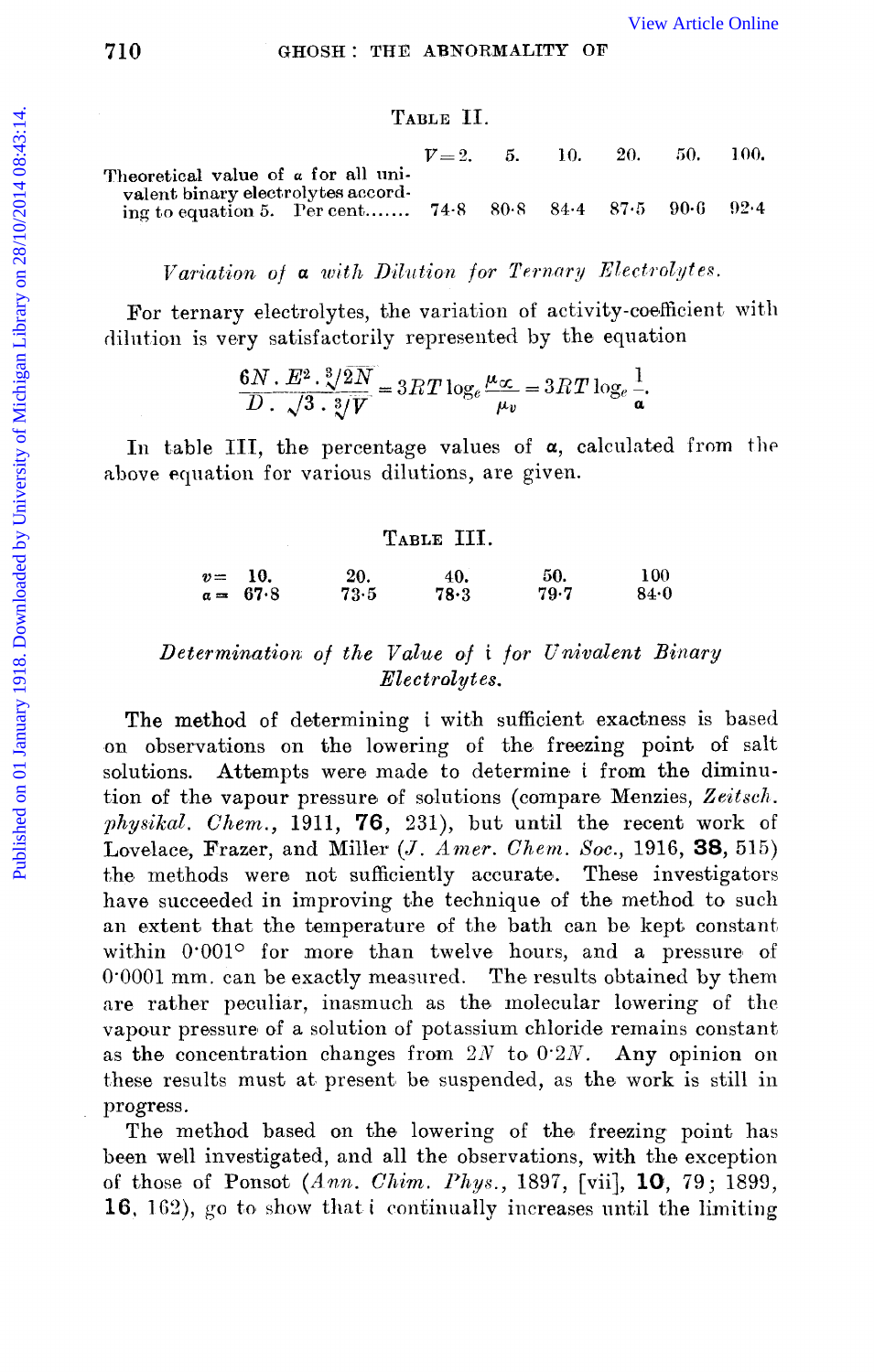value  $n$  is reached. Noyes and Falk, in their valuable paper on the properties of salt solutions  $(J. \ \text{A}mer. \ \text{C}hem. \ \text{Soc.}$ , 1910, 32,  $1020$ ), have given a fairly complete account of the investigations on the lowering of the freezing point up to that time. They have not attached the same weight to the data obtained by different investigators, and hence their mean value of **i** is somewhat arbitrary. In table IV I have recalculated the mean value of the molecular lowering of the freezing point on the simpler, but still arbitrary, basis that the probable error of the various investigators is approximately the same. The value of i is obtained by dividing the mean molecular lowering of the freezing point by  $1.858$ . In the footnote are given the references to the work of the investigators whose data have been utilised in calculating the mean value of i. STRONG ELECTROLIXTES. PART III. We Article Online (71<br>
The properties of salt solutions (*J. Amer. Chem. Soc.*, 1910, **32**,<br>
1920), have given a fairly complete account of the investigations<br>
on the lowering of the freezi

The weighted mean of the "molecular number i" for salts of the uni-univalent type, obtained by Noyes and Falk (loc. cit., p. 1027), is included in table VIII for the sake of comparison. It should be noted that this mean was obtained by excluding the data on the molecular numbers of lithium chloride and sodium bromide. The values of  $i$  for these salts, as will be seen from table IV, are always higher than the mean. For ternary electrolytes, Noyes and Falk do not give any weighted mean, but observe that "the values of the molecular numbers are of similar magnitude, the range being  $2.57$  to  $2.68$  at dilution 10 and  $2.71$  to  $2.77$  at dilution  $50.^{\prime\prime}$ 

#### **TABLE** IV.

| Salt.                      | $V=2.$                   | 5.    | 10.   | 20.   | 50.   | 100.  |
|----------------------------|--------------------------|-------|-------|-------|-------|-------|
| KCl <sup>1</sup>           | 1.800                    | 1.833 | 1.862 | 1.886 | 1.922 | 1.947 |
| NaCl <sup>2</sup>          | 1.824                    | 1.850 | 1.880 | 1.897 | 1.928 | 1.945 |
| LiCl <sup>3</sup>          |                          | ----  | 1.901 | 1.912 | 1.928 | 1.937 |
| CsCl <sup>4</sup>          | 1.780                    |       | 1.878 | 1.892 | 1.930 |       |
| NaBr <sup>5</sup>          | $\overline{\phantom{a}}$ | 1.871 | 1.891 | 1-911 |       | --    |
| $\mathbf{K} \mathbf{Br}^6$ | 1.813                    | 1-841 | 1.870 | 1.910 | 1.929 | -     |

**<sup>1</sup>**Jones, *Zeitsch. physilal. Chem.,* **1893, 11, 110; 12, 639.** Loomis, *Ann. Phys. Chena.,* **1894,** [iii], **51, 500** ; **1896, 57, 495** ; **1897,60, 523** ; *Zritscir. physifcal. Chem.,* **1900, 32, 578** ; **1901, 37, 406.** Lewis, *ibid.,* **1894, 15, 365.**  Abegg and Nernst, *ibid.,* **1894, 15, 681** ; **1896, 20, 207.** Whetham, *ibid.,*  **1900,33, 344.** Raoult, *ibid.,* **1898,2'7, 617. Jahn,** *ibid.,* **1906,50, 129** ; **1907, 59, 31.** Richards, *ibid.,* **1903, 44, 563.** Ponsot, *Eoc. cit.* Bedford, *Proc. Roy. Soc.,* **1910,** *[A],* **83, 454.** 

<sup>2</sup> Jones, Loomis, Raoult, Ponsot, Abegg, Jahn, Hausrath, *Ann. Physik*, **1902,** [iv], **9, 622.** Osaka, *Zeitsch. physikal. Chem.,* **1902, 41, 560.** 

Loomis, Jahn.

4 Jahn, Biltz, Zeitsch, physikal. Chem., 1902, 40, 185. Jahn.

Jahn, **Biltz.**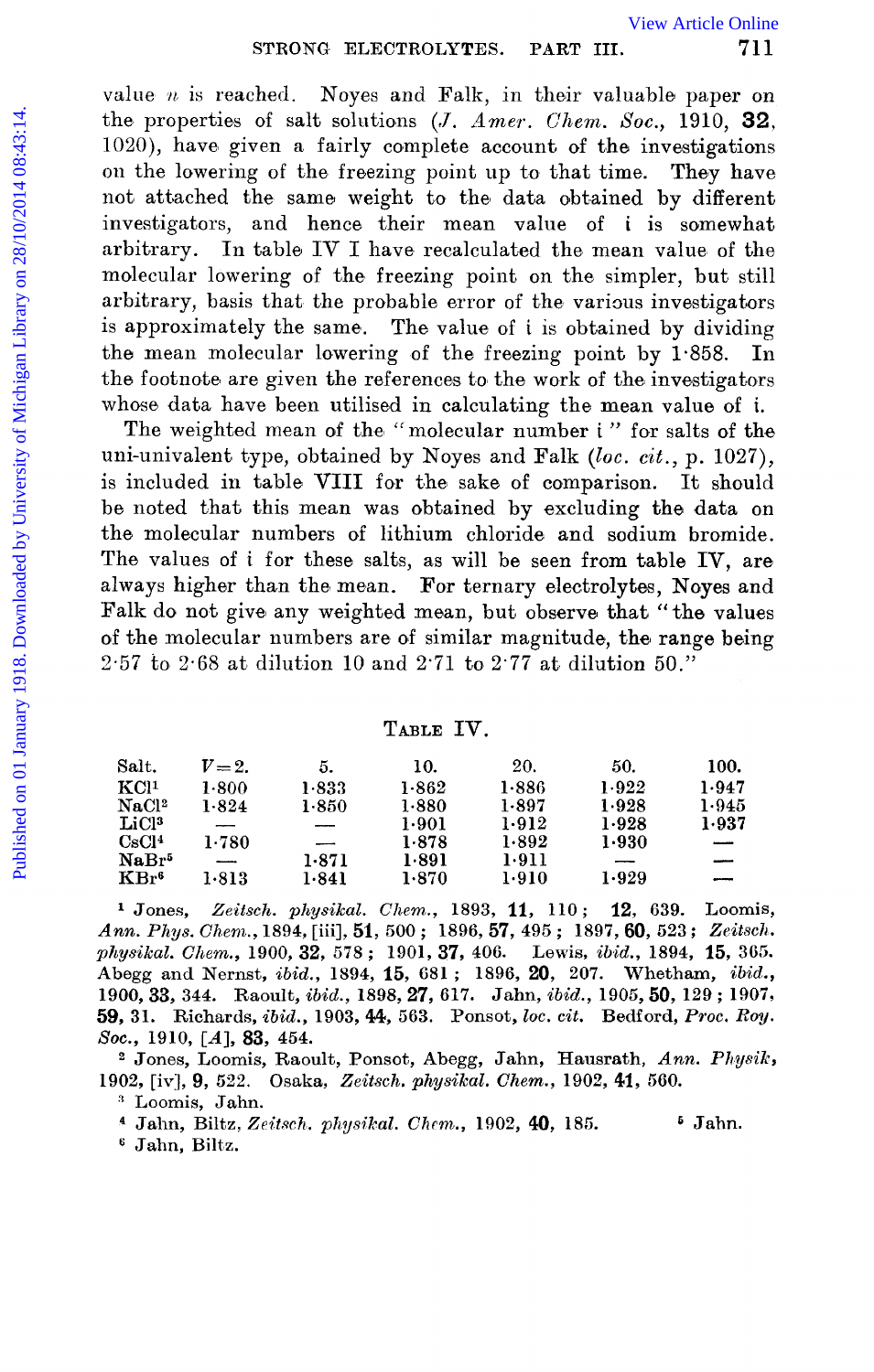## TABLE V.

Mean value of i for univalent binary electrolytes at various dilutions.

> $2.$ 5. 10. 20. 50. 100.  $\eta =$  $i = 1.805$  $1.849$  $1.880$  $1.900$  $1.935$  $1.942$

Determination of i for Ternary Electrolytes at Various Dilutions.

In calculating the value of i, the method described before has been followed. Table VI contains the mean value of i for some well-investigated ternary electrolytes at various dilutions.

#### TABLE VI.

|                                   | Mean value |           |           |           |
|-----------------------------------|------------|-----------|-----------|-----------|
| Salt.                             | of i.      | $v = 10.$ | 20.       | 50.       |
| $CaCl21$                          | i =        | 2.624     | $2 - 685$ | 2.789     |
| $MgClo2$                          | $i =$      | 2.677     | 2.708     | 2.763     |
| $SrCl23$                          | $=$        | 2.629     | 2.673     | $2 - 781$ |
| $BaCl24$                          | $=$        | 2.580     | 2.640     | 2.712     |
| $ZnCl25$                          | i =        | 2.579     | 2.666     | 2.771     |
| CO(NO <sub>3</sub> ) <sup>6</sup> | $=$        | 2.700     | 2.760     |           |
| Cu(NO <sub>s</sub> ) <sup>7</sup> | $\equiv$   | $2 - 630$ | 2.730     | ---       |
| $Ni(NO3)28$                       | $\equiv$   | 2.600     | 2.670     | 2.810     |

<sup>1</sup> Loomis, Ponsot, Jones and Pearce. <sup>2</sup> Loomis. <sup>3</sup> Loomis, Jones and Pearce. 4 Bedford, Loomis, Jones, Ponsot, Whetham. 5 Jones.  $6.$  Jones and Pearce. 7 Jones and Pearce. 8 Jones and Pearce.

#### TABLE VII.

Mean value of i for ternary electrolytes at various dilutions.

10. 20.  $.50.$  $v =$  $2.620$  $2.691$  $2.771$  $i =$ 

The Validity of the Clausius Theorem.

#### TABLE VIII.

|                                                                                       | $v = 2$ . | 5.    | 10.   | 20.   | 50.   | 100.  |
|---------------------------------------------------------------------------------------|-----------|-------|-------|-------|-------|-------|
| <i>i</i> According to Noyes<br>and Falk                                               | 1.804     | 1.837 | 1.865 | 1.887 | 1.925 | 1.937 |
| i Observed for uni-<br>valent binary salts                                            | 1.805     | 1.849 | 1.880 | 1.900 | 1.935 | 1.942 |
| <i>i</i> According to equa-                                                           |           |       |       | 1.910 | 1.934 | 1.947 |
| $\; \text{tion 3} \; \dots \; \dots \; \dots \; \dots$<br><i>i</i> According to equa- | 1.806     | 1.859 | 1.887 |       |       |       |
| $\text{tion } 4 \dots \dots \dots \dots$                                              | 1.748     | 1.808 | 1.844 | 1.875 | 1.906 | 1.924 |

## TABLE IX.

|                                     | $v = 10.$ | 20.   | 50.   |
|-------------------------------------|-----------|-------|-------|
| <i>i</i> Observed for ternary salts | 2.620     | 2.691 | 2.771 |
| <i>i</i> According to equation 3    | 2.616     | 2.695 | 2.773 |
| $i$ According to equation $4$       | 2.356     | 2.470 | 2.594 |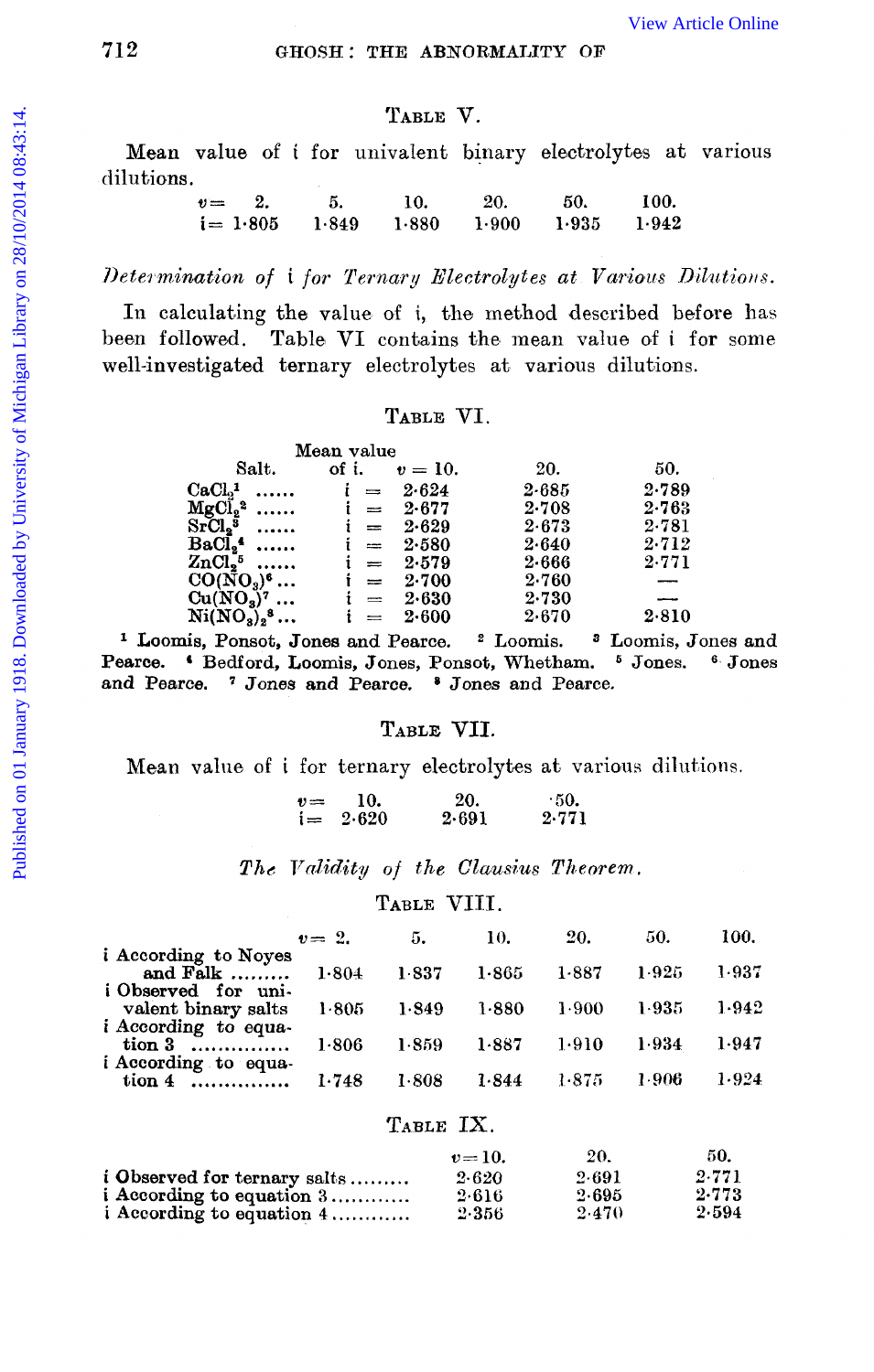It is evident that the equation

$$
i = n \left\{ 1 - \frac{1}{3} \log_e \frac{\mu_{\infty}}{\mu_v} \right\},\
$$

based on the Clausius theorem, agrees best with the experimental results. The Arrhenius equation fails conspicuously in the case of ternary electrolytes. Jones attempted to explain this anomaly by his hydrate theory. The high value of *i* according to him, is due to the fact that the solvent combines with the solute, the ratio of solute to solvent molecules increases, and hence i becomes abnormally large. His theory may be correct for concentrated There is, however, some inherent improbability in the solutions. fact that in dilute solutions about 150 water molecules must be made to combine with an ion in order that the difference between the observed value of i and that calculated from Arrhenius's equation may be explained. The hydrate theory of dilute solutions becomes simply unnecessary in view of the complete validity of the Clausius theorem as applied to salt solutions.

# Activity-coefficient of Salts in Mixed Solutions.

Here we have the following empirical rule: "The conductivity and the freezing-point lowering of a mixture of salts having one ion in common are those calculated under the assumption that the degree of ionisation (activity-coefficient) of each salt is that which it would have if it were present alone at such an equivalent concentration, that the concentration of either of its ions is equal to the sum of the equivalent concentrations of all the positive or negative ions present in the mixture" (A. A. Noyes, Tech. Quart., 1904, 17, 301).

Let there be two solutions of sodium chloride and potassium chloride, and let their equivalent dilutions be  $V$  and  $V'$  respectively. If  $X$  and  $Y$  are their respective activity-coefficients, then

$$
\log \frac{1}{x} = k \left( \frac{1}{V} \right)^{\frac{1}{3}},
$$

and

$$
\log \frac{1}{y} = k \left( \frac{1}{V'} \right)^{\frac{1}{3}}.
$$

If the two solutions are mixed together, the total volume =  $V + V'$ . But, on mixing, there is a distribution of arrangement until the entire solution is uniform. Since there are only ions in a solution, and since the arrangement in sodium chloride and potassium chloride solutions is identical, the distance between the sodium and chlorine ions in an electric doublet is the same as it would have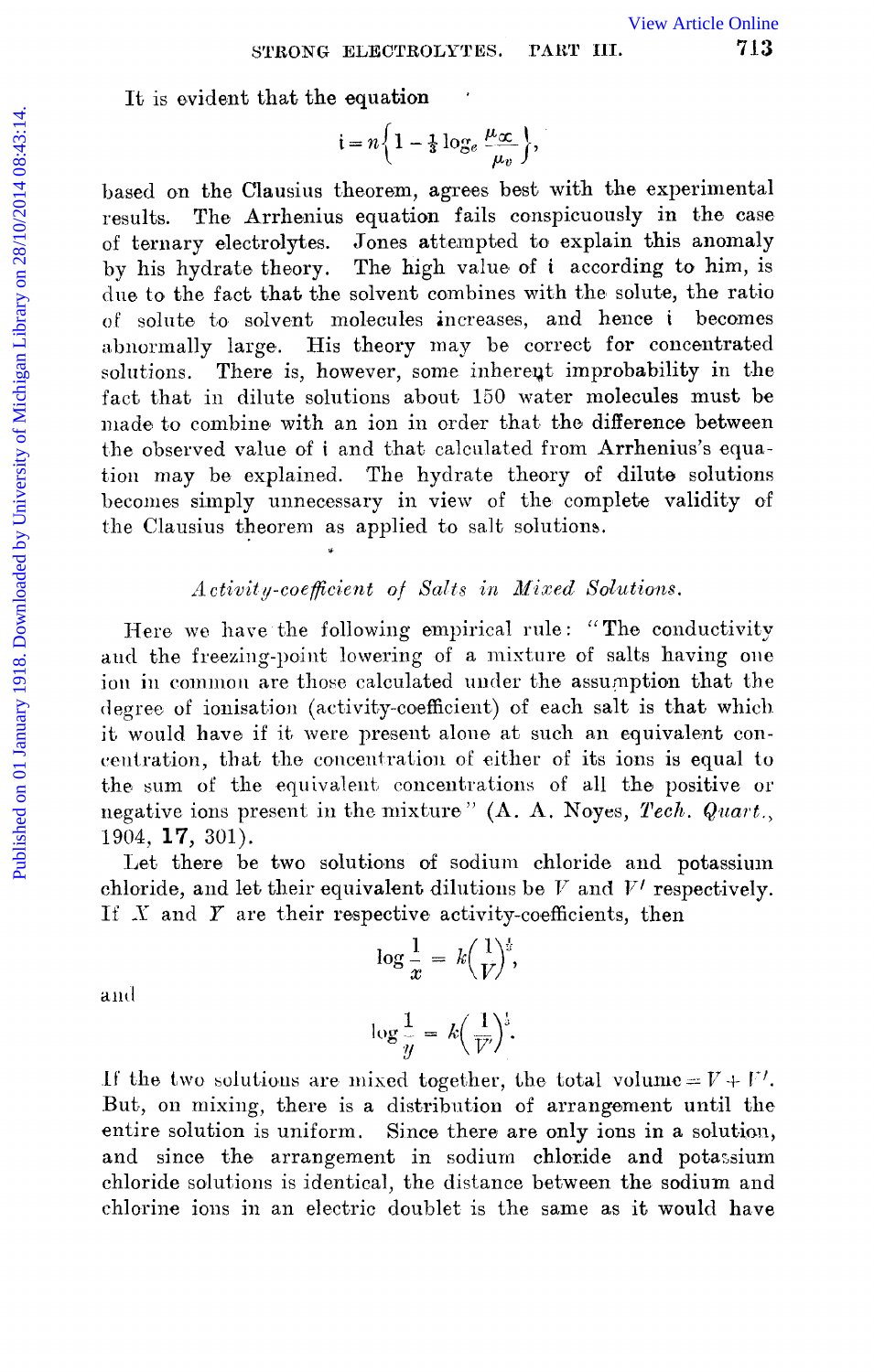#### 714 THE ABNORMALITY OF STRONG ELECTROLYTES.

been if the dilution were  $\frac{V+V'}{1+1}$ The result is that the activitycoefficient of sodium chloride in the mixture corresponds with that of the pure solution at dilution  $\frac{V+V'}{2}$ , which is the equivalent dilution of the common ion. The same is true for potassium chloride. On mixing, therefore,

$$
\log \frac{1}{x'} = k \left( \frac{2}{V+V'} \right)^{\frac{1}{2}},
$$
  

$$
\log \frac{1}{y'} = k \left( \frac{2}{V+V'} \right)^{\frac{1}{2}}.
$$

where  $x'$  and  $y'$  are the respective activity-coefficients of the salts in the mixture.

Therefore  $X' = Y'$ , or the activity-coefficient of each of the salts is the same and corresponds with that of a solution the equivalent concentration of which is equal to the sum of the equivalent concentrations of all the positive or negative ions present in the mixture.

If  $V = V'$ , that is, if the initial concentration of both solutions is the same,

$$
\frac{1}{V} = \frac{1}{V'} = \frac{1+1}{V+V'}.
$$

therefore  $X = Y = X' = Y'$ . That is, the activity-coefficient does not change when two salt solutions having the same equivalent This is the condition for isohydry. concentration are mixed.

#### $Conclusions.$

In this series of papers on the abnormality of strong electrolytes, I have proceeded on the following assumptions:

(1) A salt solution is always completely ionised, the force of attraction between ions being governed by the law of inverse squares.

(2) The arrangement of ions in a univalent binary electrolyte corresponds with a simple cubic lattice, whilst in a solution of a ternary electrolyte the arrangement corresponds with a fluorspar lattice.

The following equations have been derived:

I.  $A = \frac{N.E^2}{D} \cdot \frac{\sqrt[3]{2N}}{\sqrt{V}} = 2RT \log_e \frac{\mu_{\infty}}{\mu_v}$ ... for universal binary salts. II.  $A = \frac{6N \cdot E^2 \cdot \sqrt[3]{2N}}{D \cdot \sqrt{3} \cdot \sqrt[3]{V}} = 3RT \log_e \frac{\mu_{\alpha}}{\mu_v} \dots$  for ternary salts. III.  $i = n \left\{1 - \frac{1}{3} \log_e \frac{\mu_\alpha}{\mu_n} \right\}$